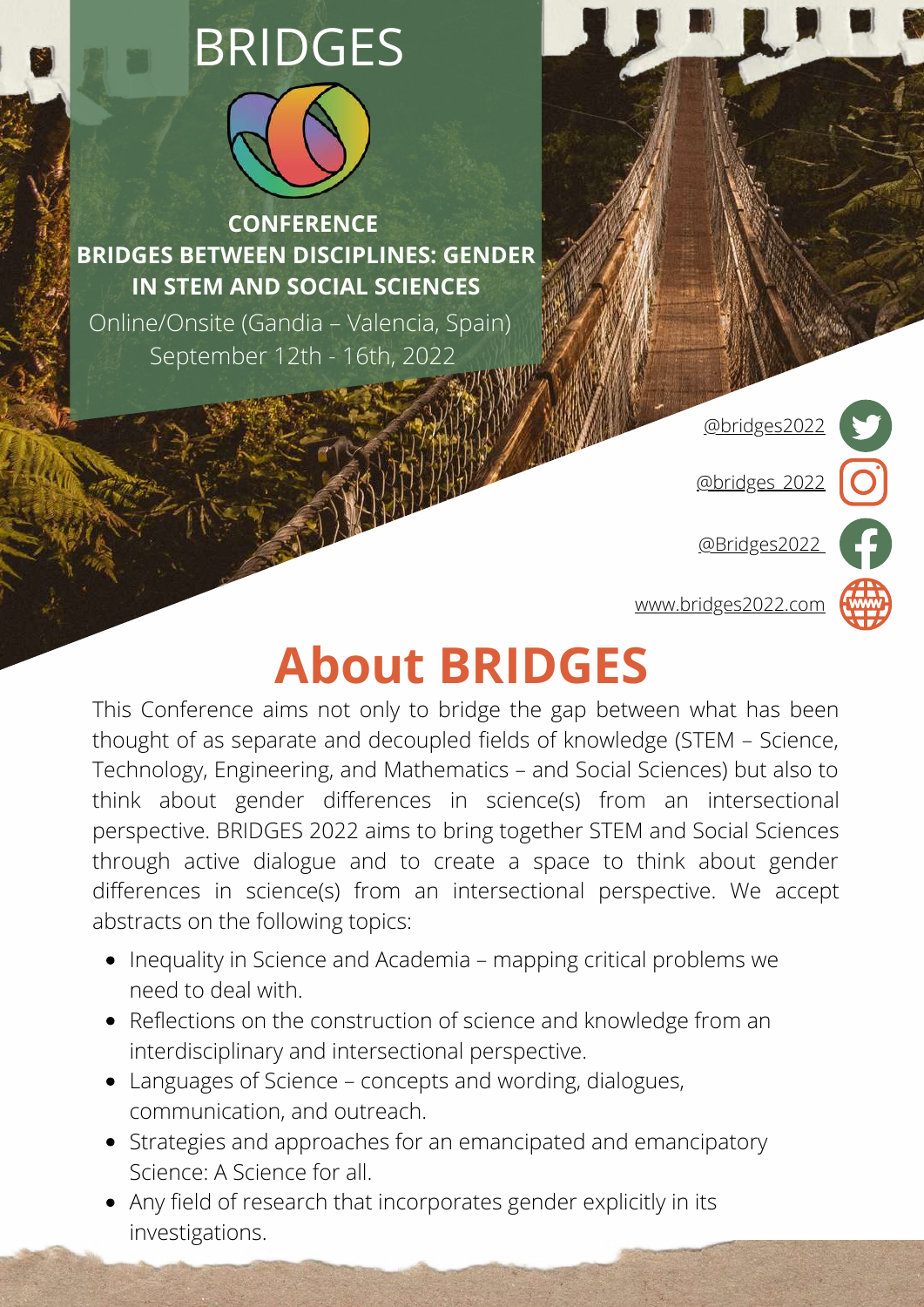#### **About us**

We are a group of people and [organizations](https://bridges2022.com/about-us/) that believe in a pluralistic and culturally diverse world and strive to create a space to share knowledge and learn.

#### **Organising Institutions**



Discover all the people, institutions, collaborators and sponsors of BRIDGES 2022 [here](https://bridges2022.com/about-us/).

#### **Conference format**



The conference will be hybrid (onsite and online) and **synchronous**. The online event will be synchronous, meaning that it will take place at the same time as the on-site event.

Symposia, regular sessions, and round tables will be recorded during the meeting and made available to delegates (it will not be open to the general public) shortly after the meeting ends and for a period of two months. Afterwards, all recordings will be deleted. The language of the meeting is English, however, Spanish-English interpretation will be provided under request.